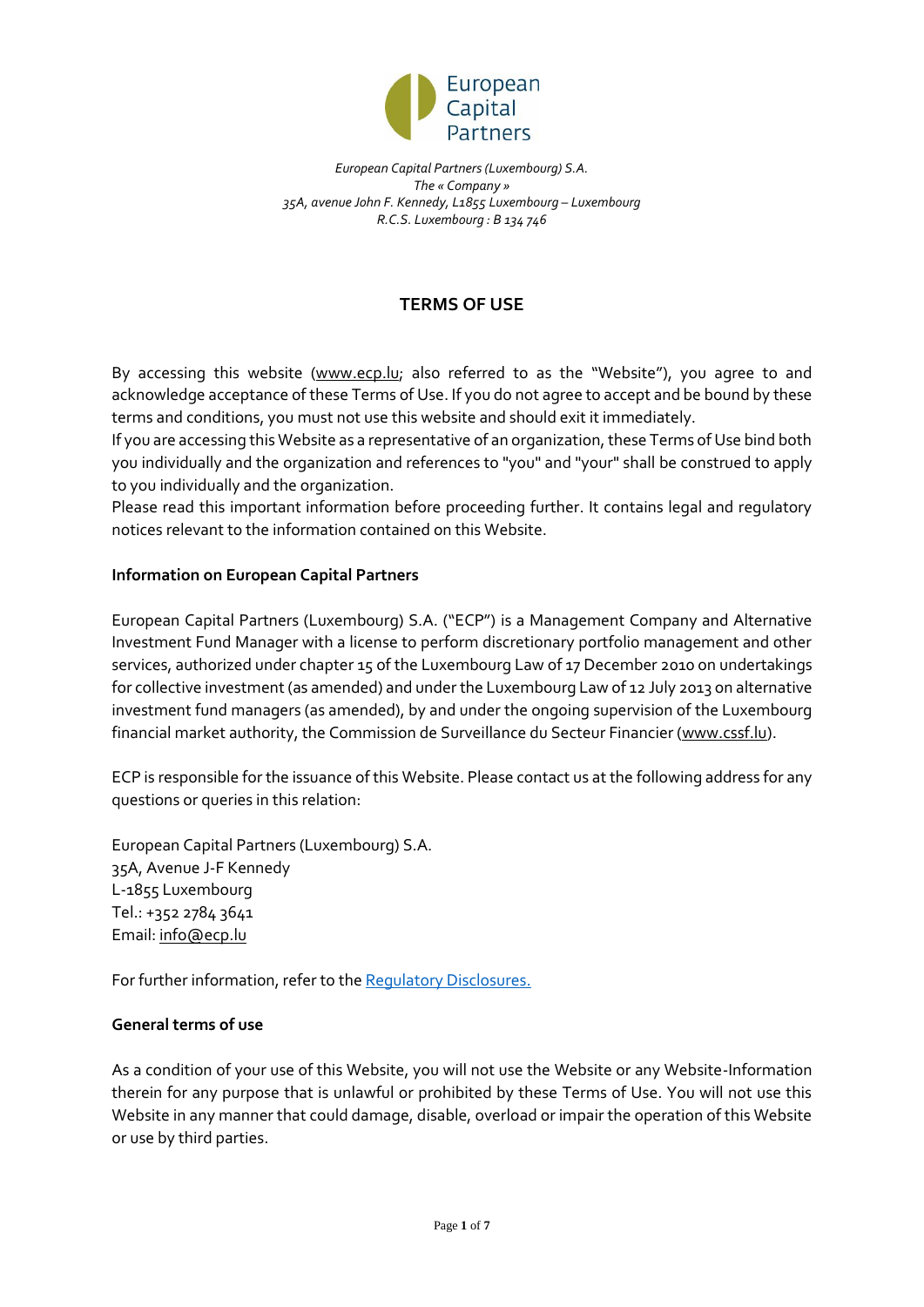

# *Liability*

To the maximum extent permitted by applicable laws or regulatory requirements, neither ECP nor any of its affiliates, directors, employees or other representatives shall be liable for any errors, inaccuracies or omissions on this Website or for any loss or damage resulting from its use, whether caused by negligence or otherwise.

This limitation of liability includes any damages, losses, costs, claims, liabilities or expenses arising out of or in connection with the use of this Website (whether under contract, tort, statute or otherwise arising). This limitation of liability shall apply to all damages, losses, costs, claims, liabilities and expenses of any kind whether direct or indirect and consequential, including (but without limitation) any direct, special, indirect or consequential damages arising out of or in connection with the access of, use of, performance of, browsing in or linking to other sites from the Website, legal costs or expenses, direct loss of profit, direct loss of anticipated savings, loss of data, indirect loss of profit, indirect loss of anticipated savings, loss of revenue, loss of business, loss of use of money, loss of opportunity or loss of or damage to property and/or any wasted expenditure and third party claims.

Neither ECP nor any of its affiliates or suppliers or its or their officers, directors, employees, agents, representatives or subcontractors (collectively, the " ECP Group") shall be liable for any loss or liability resulting, directly or indirectly, from delays or interruptions due to electronic or mechanical equipment failures, denial of service attacks, date data processing failures, telecommunications or Internet problems, utility failures or problems, defects, weather, strikes, walkouts, fire, acts of God, riots, armed conflicts, acts of war or other like causes beyond the reasonable control of ECP. ECP shall have no responsibility to provide access to this Website while the interruption of this Website due to any such cause shall continue. ECP may discontinue providing access to this Website at any time. In no event will any member of ECP be liable for any damages whatsoever including without limitation, loss of data or revenues or business interruption arising out the use or inability to use this Website or any Website linked to this Website.

No member of ECP shall be liable for any special, indirect, incidental or consequential damages that may result from the use of this Website.

You agree to release, defend, indemnify and hold ECP harmless from and against any and all claims, liabilities, damages, losses or expenses arising out of or in any way connected with your access to or use of this Website.

While ECP maintains copyright protection in all materials, information and publications (collectively, "Website Information") it places on this Website, ECP consents to normal downloading, copying and distribution of the information for non-commercial purposes by you or within your organization only. In consideration of this consent, you agree that copies of the Website Information will retain all copyright and other proprietary notices and that you will not modify the Website Information in any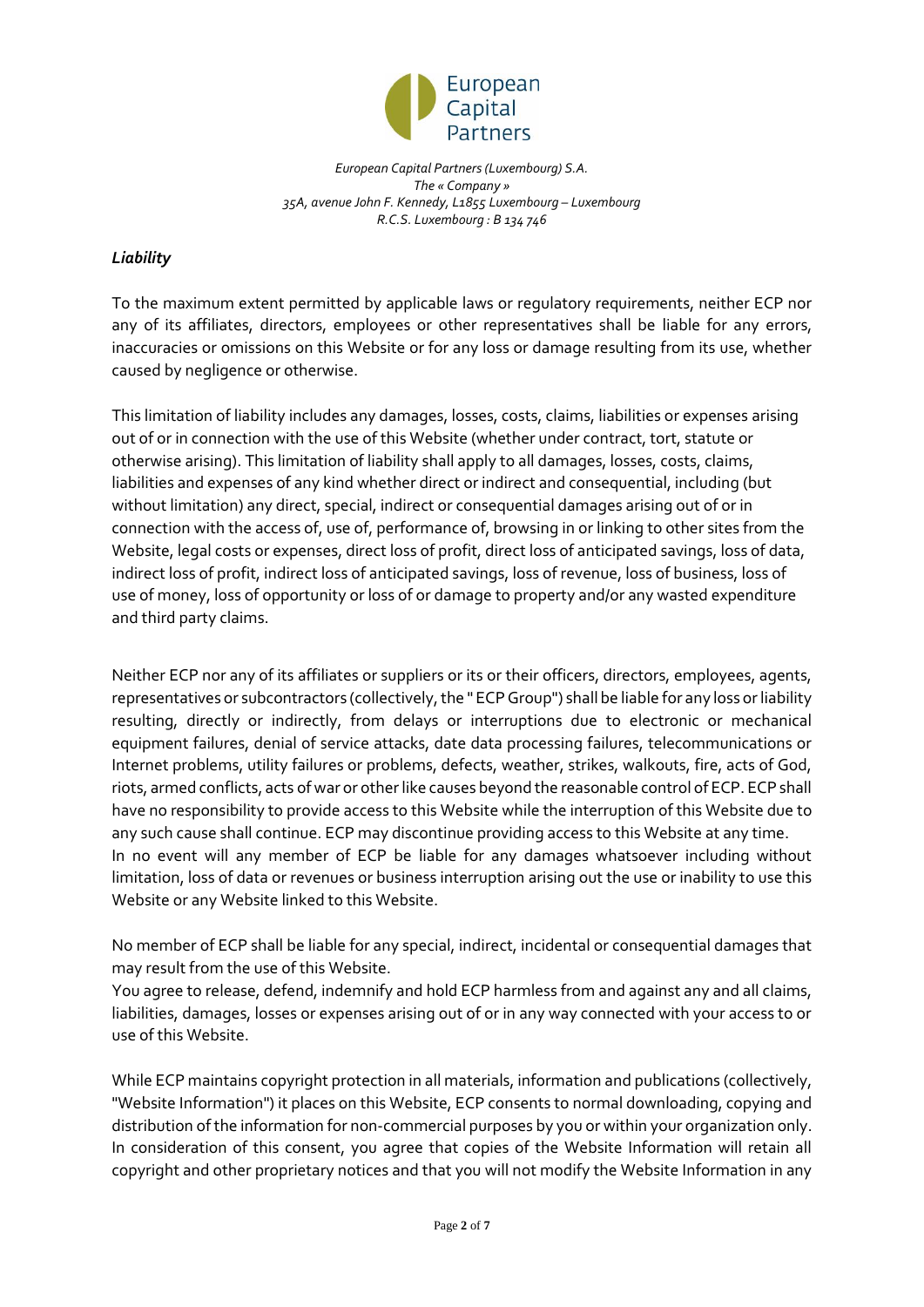

way. You may not otherwise use, download, upload, copy, print, display, perform, reproduce, publish, or distribute any Website Information, in whole or in part, without the prior written consent of ECP.

This Website and its content is provided "as is" and without any warranty or condition of any kind, express or implied, including those regarding the completeness or accuracy of the information, warranties of fitness for purpose, merchantability, non-infringement and title.

# *Copywriting and permitted use*

Certain information available on this Website is provided by other parties, particularly information about such other parties. You understand that all such information, or other materials, are the sole responsibility of the party who originated it and that ECP has no responsibility for such content and does not guarantee the accuracy, integrity or quality of such content. In no event is the inclusion of a statement about another party, a reference to such other party or a web-link to another party's website an endorsement of such other party, their products or their services.

#### *Protection of your resources*

You are responsible for taking precautions to ensure that whatever you select for your use is free of such destructive items such as viruses or trojan horses.

#### **Use of data**

Access to the Website may be monitored by ECP.

All communication, electronic or otherwise, between the user and ECP by means of this Website and all information - whether sensitive or otherwise - that the user provides or inputs during his/her use of this Website or which is collected through this Website may be subject to computer recording or otherwise, retention, automated processing and used to include it in a database, marketing, monitoring and analysis of business, legal and regulatory compliance and/or for any other related business purpose, under the sole discretion of ECP.

In particular, the user authorises ECP to collect personal data from the user, to store them electronically or otherwise, to make use of them and to process them. The user can request a statement of his personal data, which are stored at ECP free of charge. The user has the right to change or delete these data. ECP may store these personal data for the maximum period as permitted under applicable data protection regulations.

The user is able to decide whether or not to provide the required information. Data will not be passed on to third parties, except when required by Luxembourg legal provisions or when expressly authorised by the user.

The user expressly authorises ECP to share the user's data with companies either within the ECP Group or affiliated thereto.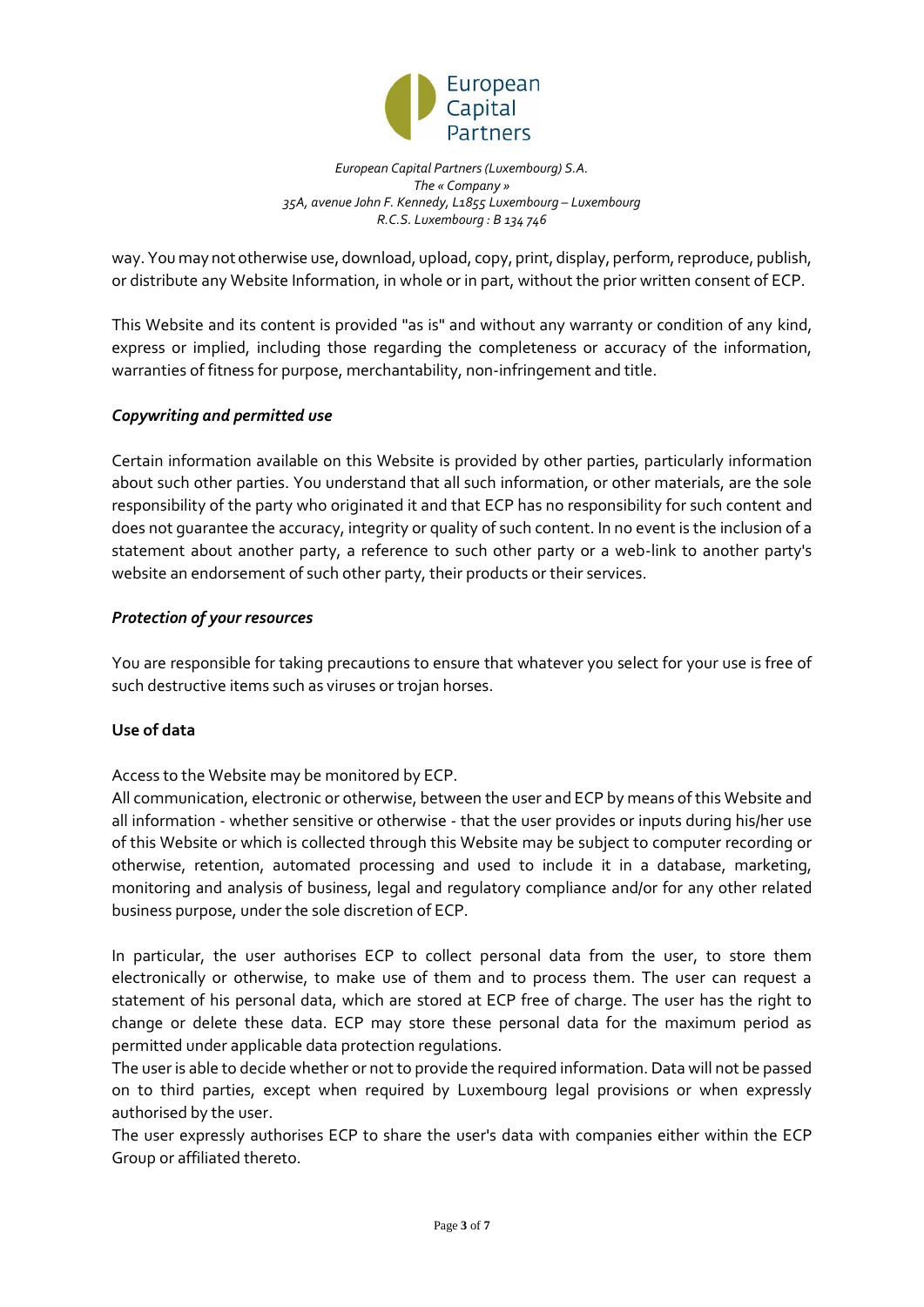

ECP also gathers and analyses data regarding the use of this Website, including domain names, number of hits, pages visited, length of user session, to evaluate the usefulness of the Website, however these are for statistical purposes only and are not shared with any other organisation outside either the ECP Group or companies affiliated thereto.

The user of this Website is reminded that the confidentiality of e-mail messages sent via the public network cannot be guaranteed. The user shall avoid forwarding personal data or other confidential messages to ECP via e-mail. ECP or other executing agents are not liable to carry out orders or instructions submitted via public e-mail. ECP is entitled, upon the user's request, to provide general information via e-mail to the e-mail address defined by the user. ECP shall neither be responsible nor liable for losses or damages incurred by any disappearance, transformation or delayed delivery of such a message.

For further information, refer to ECP's [Privacy Statement.](http://ecp.lu/wp-content/uploads/PRIVACY-POLICY.pdf)

# **Selling restrictions/ no-offer**

The website is provided for information purposes only. No part of this website constitutes, in any form whatsoever:

- An offer or solicitation to invest in a fund managed by ECP or any other investment product
- **The promotion of a fund managed by ECP or any other investment product**
- **Marketing of a fund managed by ECP or any other investment product**
- **Advice or recommendation in relation to an investment into a fund managed by ECP or any** other investment product

The provision of the information on this Website does not constitute an offer to purchase securities to any person in the United States or to any U.S. Person as such term is defined under the Securities Act of 1933, as amended. The information contained in this site about ECP and/or any of its affiliates is not directed to any person in the United States.

The user is required to indicate his/her country, categorization, and language (hereafter the "Basic Criteria") before accessing sections of this website with information relating to funds. The users accept sole responsibility for the Basic Criteria provided. The information accessible to users of the website is made available according to the Basic Criteria provided. European Capital Partners (Luxembourg) SA declines any liability for information made available to the user on the website as a result of Basic Criteria incorrectly provided.

Furthermore, users should consult the purchase restrictions and the legal and regulatory obligations relating to the products and services in question and the applicable taxation regime. Any investment made on the basis of the information available on the website must comply with the laws and regulations applicable in the country.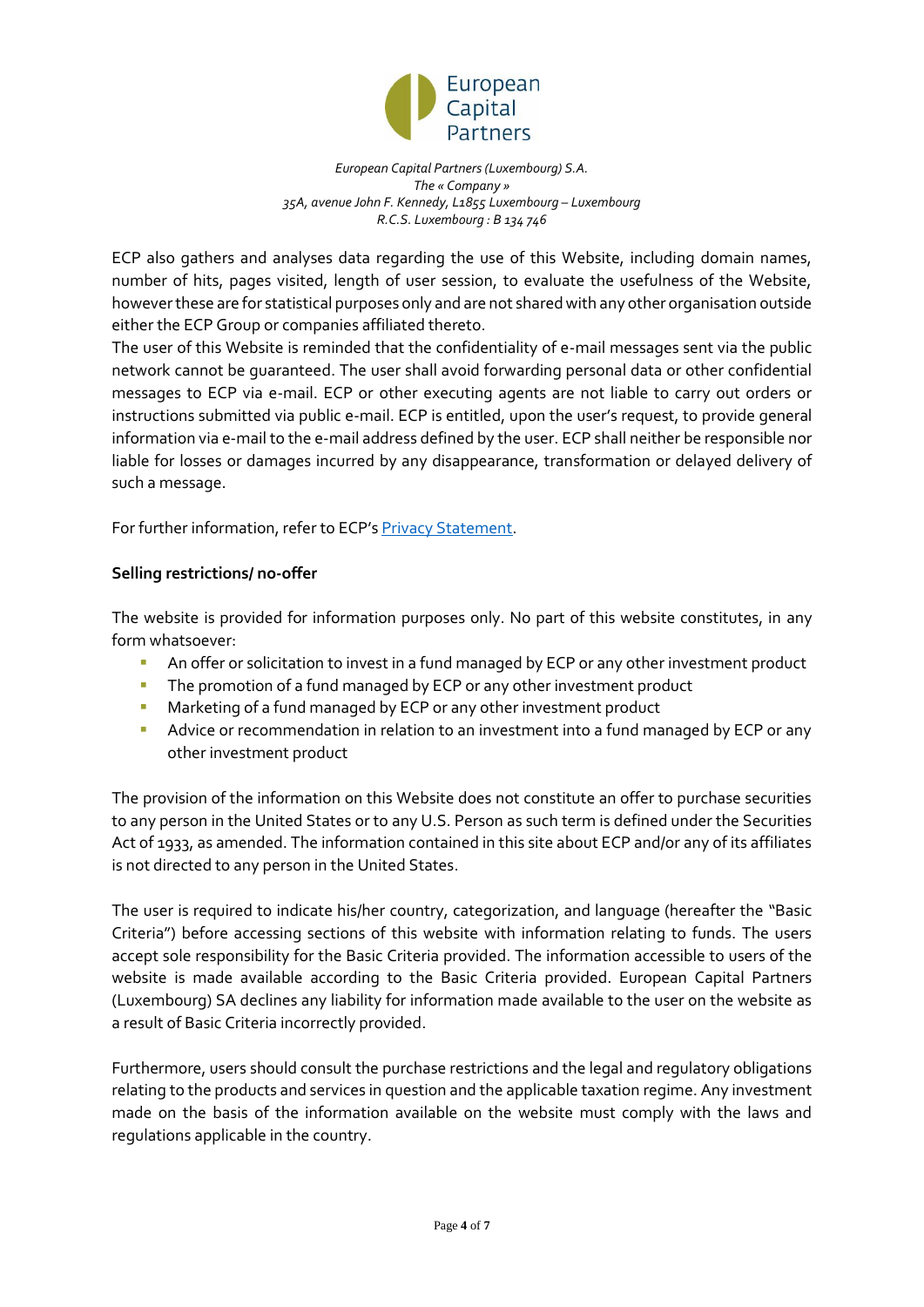

The user, by confirming his/her Basic Criteria way of separate input, agrees that such choice may be saved as a cookie on the user's computer. The user agrees to update such information, should the necessity arise and in particular, when changing the country of residence and/or user categorization. The accuracy of such information is placed under the sole responsibility of the user.

Website Information may refer to products or services that are not available in your country. Consult your local representative for information about the services that may be available to you. The laws and regulations of the country from which you access this Website may include restrictions on the distribution of information in respect of ECP and its products or services. This Website is not directed at or intended for distribution to or use by any person or entity in any jurisdiction where (by reason of that jurisdiction's applicable securities laws, person's nationality, residence or otherwise) such distribution, publication, availability or use of this Website or any part of its contents would be contrary to applicable law or regulation or would subject ECP or its services or products or affiliates to any registration or licensing requirement within such jurisdiction. It is your responsibility to ensure that your use of this Website complies with any restrictions or any applicable local laws regarding use of the information on this Website. If you are such a person or entity, you are not authorised to enter the Website. Persons or entities in respect of whom such prohibitions apply must not access the relevant pages on this Website.

The Information displayed on this Website contains material that may be interpreted by the relevant authorities in the country where you are viewing this Website as a financial promotion or an offer to purchase securities. Accordingly, this Website is only intended to be viewed by persons outside of any such country or who fall outside the scope of any law that seeks to regulate financial promotions in the country of your residence or in the country in which this Website is being viewed.

If you are uncertain about your position under the laws of the country in which this Website is being viewed, then you should seek clarification by obtaining legal advice from a lawyer practicing in the country of your residence or in the country in which this Website is being viewed before accessing this Website.

You may not use any part of the material or information on this Website to establish, maintain or provide or assist in establishing, maintaining or providing a stock market for trading in securities.

This Website is for information purposes only and the information should not be relied upon as a substitute for financial or other professional advice. Nothing on this Website constitutes: (I) an offer, advice, invitation or solicitation by ECP or its affiliates to buy or sell any investments; (II) an invitation or inducement to engage in investment activity or a financial promotion of any kind; or (III) investment advice or recommendation.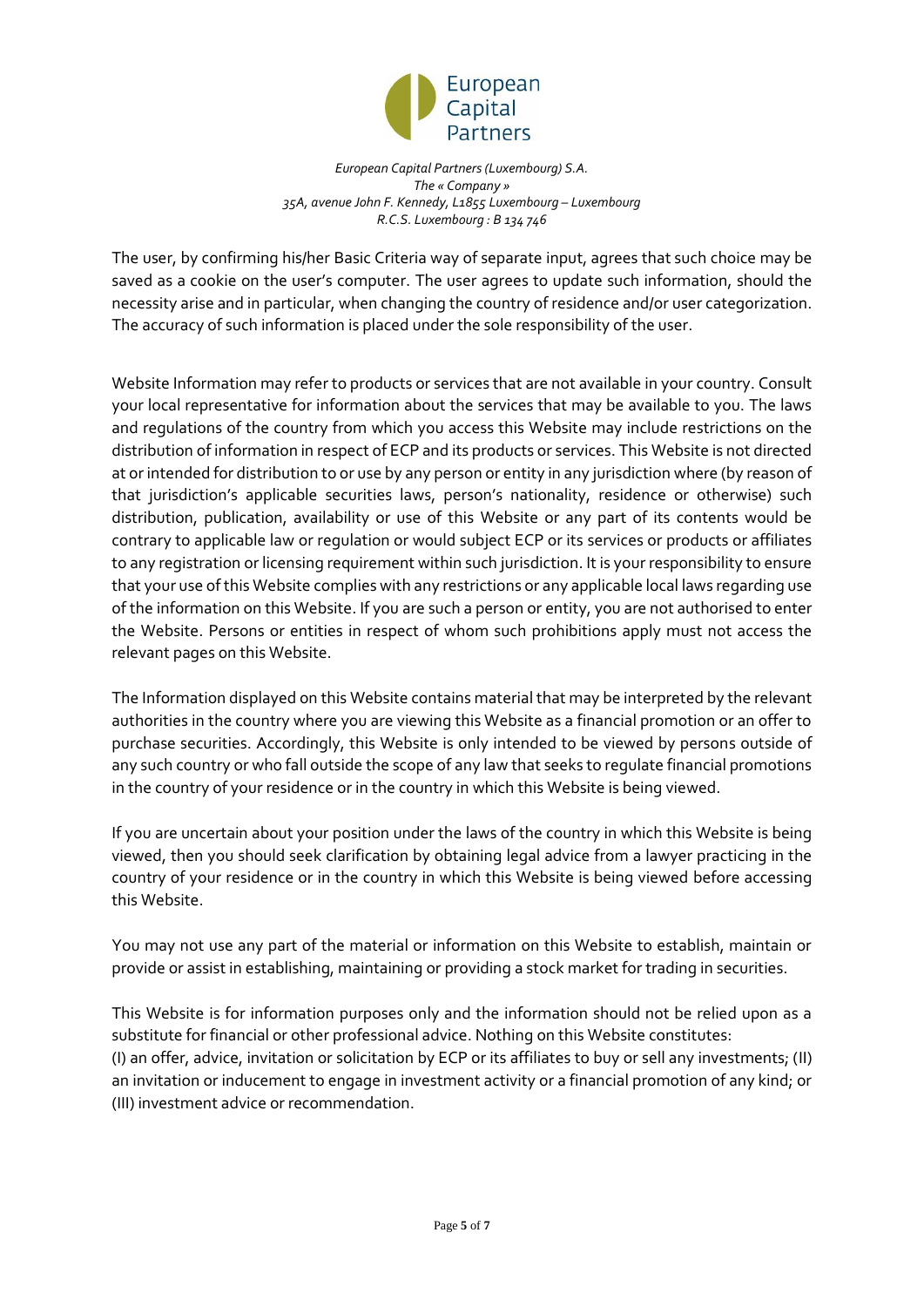

## **General risk warning**

The information in respect of ECP and its services and products is provided for personal use and information purposes only. You should not rely on this information and should obtain relevant and specific professional advice. Nothing on this Website constitutes or should be construed to constitute investment, legal, tax or other advice.

The information does not take account of the investment objectives, financial situation and particular needs of any particular person and is not general advice to any class of persons. Before making any investment decision on the basis of the information on this Website or otherwise, you need to consider, possibly with the assistance of a financial and/or taxation adviser, whether the information is appropriate in light of your particular investment needs, objectives and financial circumstances.

Any information given in respect of a particular investment product does not purport to be investment advice that on its own should determine any investment decision. Facts stated, and opinions expressed herein are stated and expressed for information purposes only.

Prospective investors should be aware that past performance is no indication of future returns.

The value of an investment can go up and down for multiple reasons. An investor may sustain losses on the capital invested. Furthermore, exchange rate fluctuations could lead to a rise or fall in the value of the investments. The risks associated with certain investments are not appropriate for all the investors. Prospective investors should refer to the prospectus and Key Investor Information Document (KIID) in particular to the sections dedicated to specific risks of the relevant investment strategies before taking any action.

Prospective investors should generally seek professional and independent advice before making an investment decision.

Subscriptions are only valid on the basis of the last version of prospectus, Key Investor Information Document (KIID) and the most recent annual report and semi-annual report, if this is more recent.

## **Modifications of the Terms of Use**

ECP reserves the right to modify these Terms of Use without notice and any modifications are effective when they are posted here. ECP may, at any time, in its discretion terminate your access to this Website.